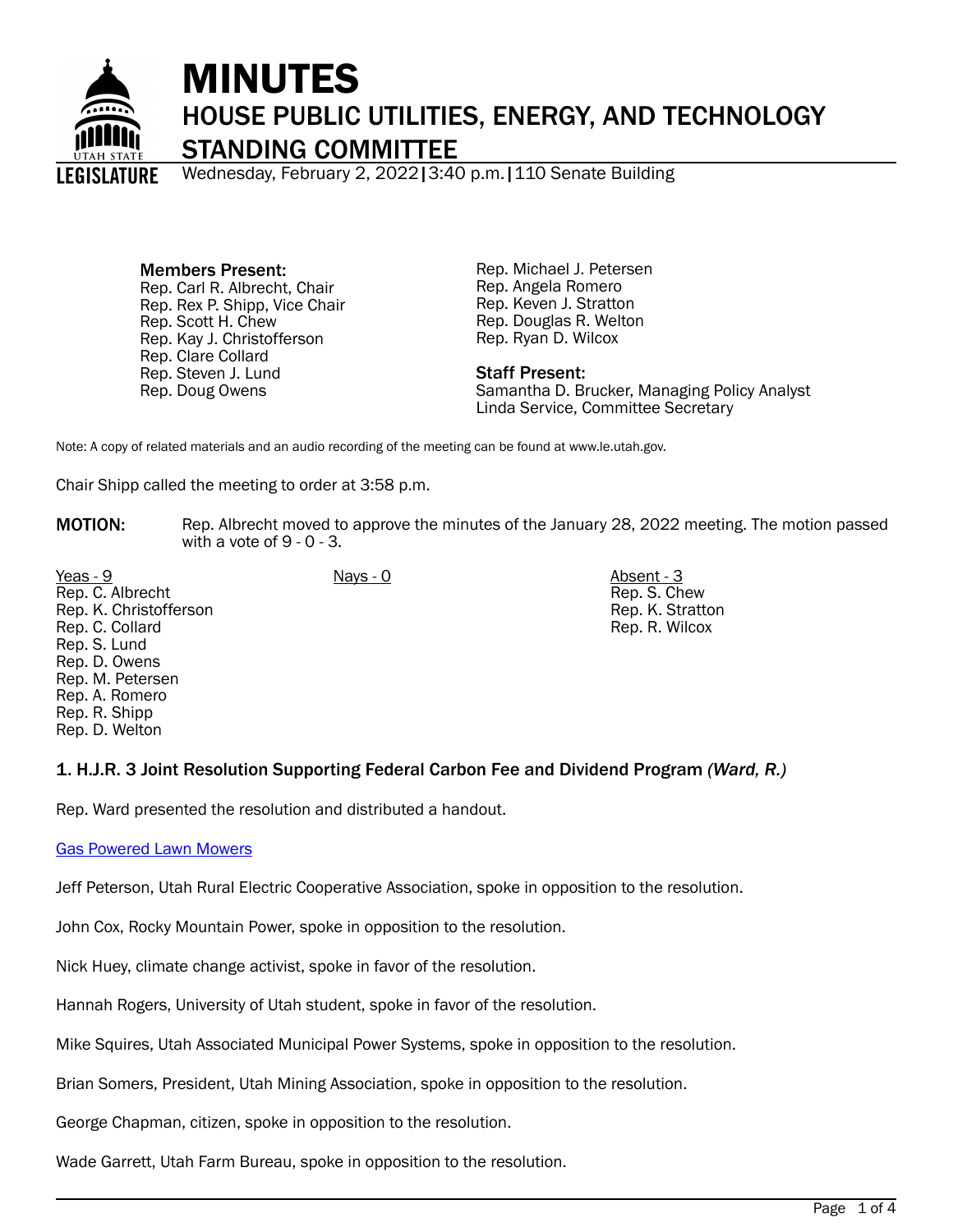MOTION: Rep. Romero moved to replace H.J.R. 3 with 1st Substitute H.J.R. 3. The motion passed with a vote of 12 - 0 - 0.

| Yeas - $12$<br>Rep. C. Albrecht<br>Rep. S. Chew           | Nays - 0                                                        | Absent - 0 |
|-----------------------------------------------------------|-----------------------------------------------------------------|------------|
| Rep. K. Christofferson<br>Rep. C. Collard<br>Rep. S. Lund |                                                                 |            |
| Rep. D. Owens<br>Rep. M. Petersen<br>Rep. A. Romero       |                                                                 |            |
| Rep. R. Shipp<br>Rep. K. Stratton                         |                                                                 |            |
| Rep. D. Welton<br>Rep. R. Wilcox                          |                                                                 |            |
| <b>MOTION:</b>                                            | Rep. Owens moved to pass 1st Substitute H.J.R. 3 out favorably. |            |

**SUBSTITUTE** MOTION: Rep. Albrecht moved to go to the next item on the agenda. The substitute motion passed with a vote of 8 - 4 - 0.

Yeas - 8 Nays - 4 Absent - 0 Rep. C. Albrecht Rep. S. Chew Rep. K. Christofferson Rep. S. Lund Rep. M. Petersen Rep. R. Shipp Rep. K. Stratton Rep. R. Wilcox

Rep. C. Collard Rep. D. Owens Rep. A. Romero Rep. D. Welton

### 2. H.C.R. 7 Concurrent Resolution Regarding Improving Air Quality Through Enhanced Zero Emission Rail *(Ballard, M.G.)*

Rep. Ballard presented the resolution.

Carmen Valdez, Policy Associate, Heal Utah, spoke in support of the resolution.

Thom Carter, Energy Advisor to the Governor and Executive Director of the Utah Office of Energy Development, spoke in support of the resolution.

George Chapman spoke in opposition to the resolution.

MOTION: Rep. Romero moved to replace H.C.R. 7 with 2nd Substitute H.C.R. 7 The motion passed with a vote of 12 - 0 - 0.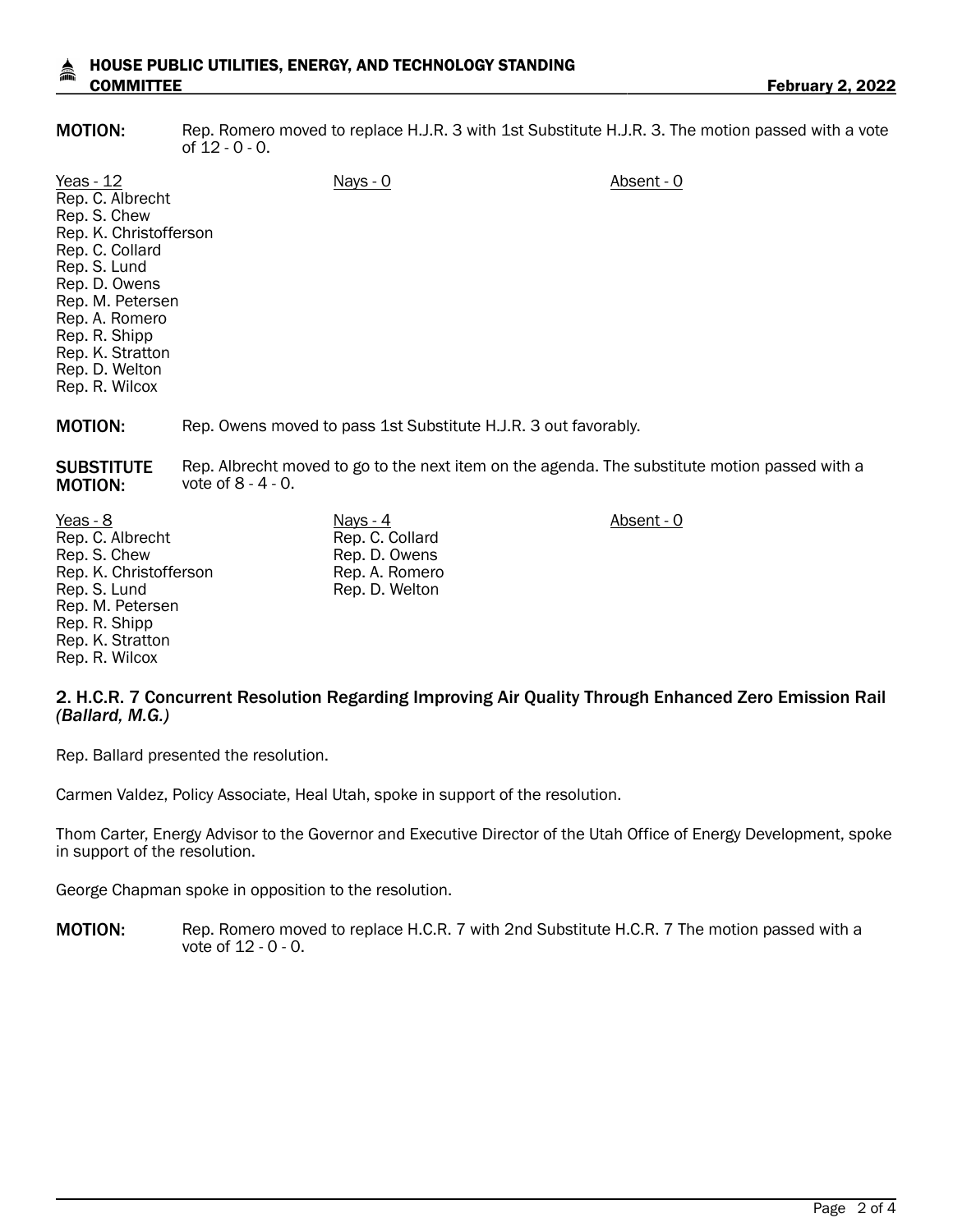#### HOUSE PUBLIC UTILITIES, ENERGY, AND TECHNOLOGY STANDING COMMITTEE **February 2, 2022**

| Yeas - $12$<br>Rep. C. Albrecht<br>Rep. S. Chew<br>Rep. K. Christofferson<br>Rep. C. Collard<br>Rep. S. Lund<br>Rep. D. Owens<br>Rep. M. Petersen<br>Rep. A. Romero<br>Rep. R. Shipp<br>Rep. K. Stratton<br>Rep. D. Welton<br>Rep. R. Wilcox |                     | $Nays - 0$ | Absent - 0                                                                                        |
|----------------------------------------------------------------------------------------------------------------------------------------------------------------------------------------------------------------------------------------------|---------------------|------------|---------------------------------------------------------------------------------------------------|
| <b>MOTION:</b>                                                                                                                                                                                                                               | vote of 12 - 0 - 0. |            | Rep. Christofferson moved to pass 2nd Substitute H.C.R. 7 out favorably. The motion passed with a |
| Yeas - $12$<br>Rep. C. Albrecht<br>Rep. S. Chew<br>Rep. K. Christofferson<br>Rep. C. Collard<br>Rep. S. Lund<br>Rep. D. Owens<br>Rep. M. Petersen                                                                                            |                     | $Nays - 0$ | Absent - 0                                                                                        |

Rep. R. Wilcox

### 3. H.B. 215 Public Service Commission Amendments *(Albrecht, C.)*

Rep. Albrecht presented the bill.

Rep. A. Romero Rep. R. Shipp Rep. K. Stratton Rep. D. Welton

Cameron Cowen, General Manager, Intermountain Power Agency (IPA), spoke in opposition to the bill.

Eric Bawden, IPA, spoke in opposition to the bill.

Thad LaVar, Utah Public Service Commission, spoke to the bill.

Richard Higginson, Bountiful City Council and Bountiful Power Commission, spoke in opposition to the bill.

Roger Tew, Utah League of Cities and Towns, spoke in opposition to the bill.

MOTION: Rep. Stratton moved to pass H.B. 215 out favorably. The motion passed with a vote of 11 - 1 - 0.